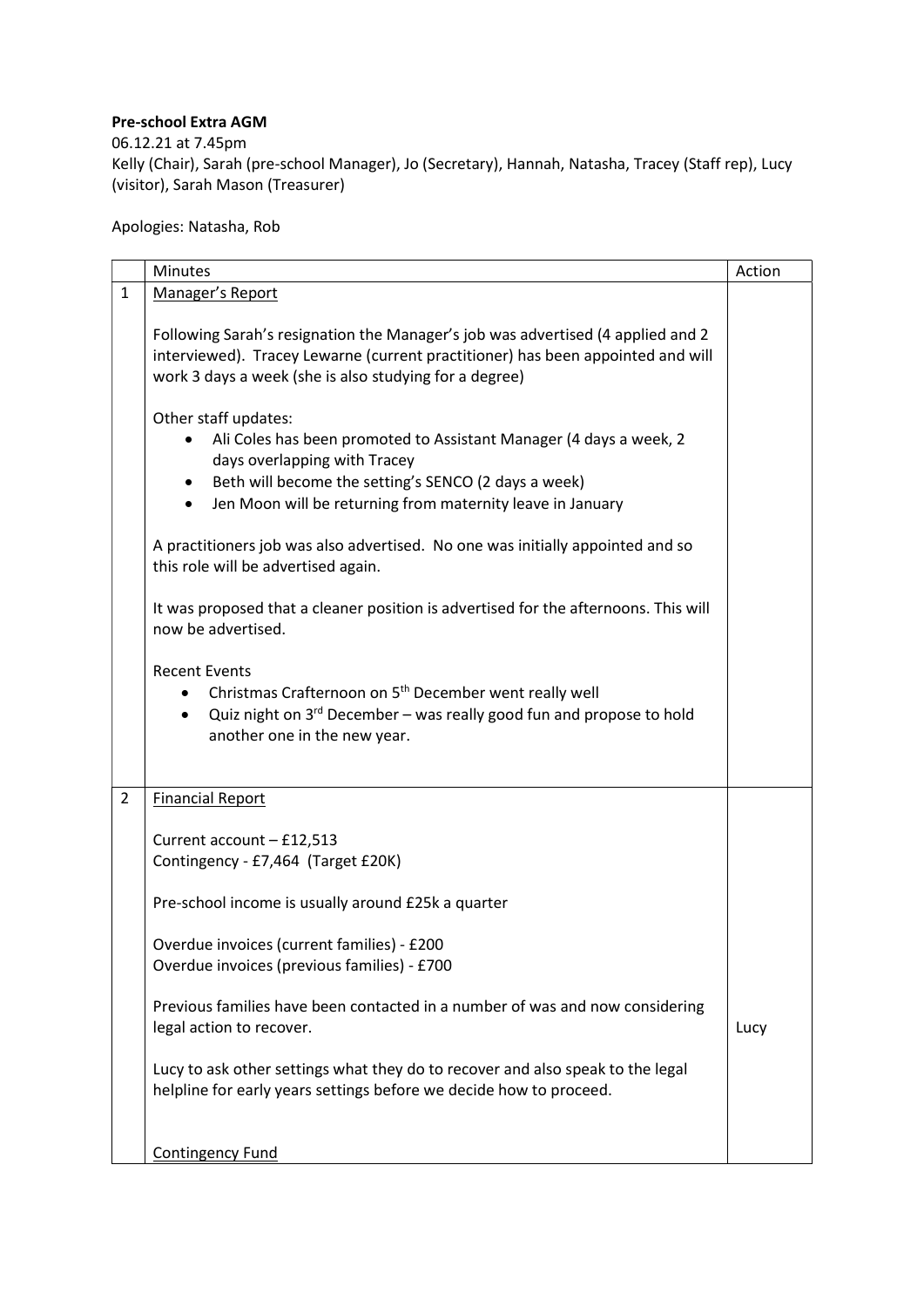|   | This needs to be topped up - suggest a standing order to go back in each month.                    |  |
|---|----------------------------------------------------------------------------------------------------|--|
|   | Lucy will review if there is any spare money at the end of the quarter and see                     |  |
|   | what can be transferred to top it up.                                                              |  |
|   |                                                                                                    |  |
| 3 | <b>Session Rates</b>                                                                               |  |
|   |                                                                                                    |  |
|   | Current<br>£12 morning                                                                             |  |
|   | £12 afternoon                                                                                      |  |
|   | £2 lunch                                                                                           |  |
|   |                                                                                                    |  |
|   | £26 per day                                                                                        |  |
|   |                                                                                                    |  |
|   | Proposal                                                                                           |  |
|   | £12.75 for morning (25p an hour increase)                                                          |  |
|   | £12.75 for afternoon (25p an hour increase)                                                        |  |
|   | £2 lunch stays the same                                                                            |  |
|   |                                                                                                    |  |
|   | £27.50 per day                                                                                     |  |
|   | This increase was approved by the committee and Sarah will let parents know.                       |  |
|   | New fees will come into effect in January. Fees will be reviewed again in the                      |  |
|   | summer for September.                                                                              |  |
|   |                                                                                                    |  |
| 4 | Staffing - Recruitment - Welcoming new staff                                                       |  |
|   | Welcome and well done to Tracey on securing the Managers role.                                     |  |
|   |                                                                                                    |  |
|   | Staff pay will be reviewed before April to be brought in at the same time as the                   |  |
|   | minimum wage increase. Pre-school has an aspiration to pay over the minimum<br>wage for all staff. |  |
|   |                                                                                                    |  |
|   | All staff to be given a £30 'love to shop' voucher as a one off bonus                              |  |
|   |                                                                                                    |  |
|   | Proposal to have a handy person on a zero hours contract to fix things. This will                  |  |
|   | be given a bit more thought to ensure that all health and safety and insurance                     |  |
|   | requirements can be met.                                                                           |  |
|   |                                                                                                    |  |
| 5 | <b>Grants/Fundraising</b>                                                                          |  |
|   | Suggestions to look at                                                                             |  |
|   |                                                                                                    |  |
|   | SWW - Neighbourhood Fund - this will potentially be used for the new heating                       |  |
|   |                                                                                                    |  |
|   | Lottery - Awards for All                                                                           |  |
|   |                                                                                                    |  |
|   |                                                                                                    |  |
| 6 | <b>Maintenance</b>                                                                                 |  |
|   | Heating needs improving because the nigh storage heating isn't fit for purpose.                    |  |
|   |                                                                                                    |  |